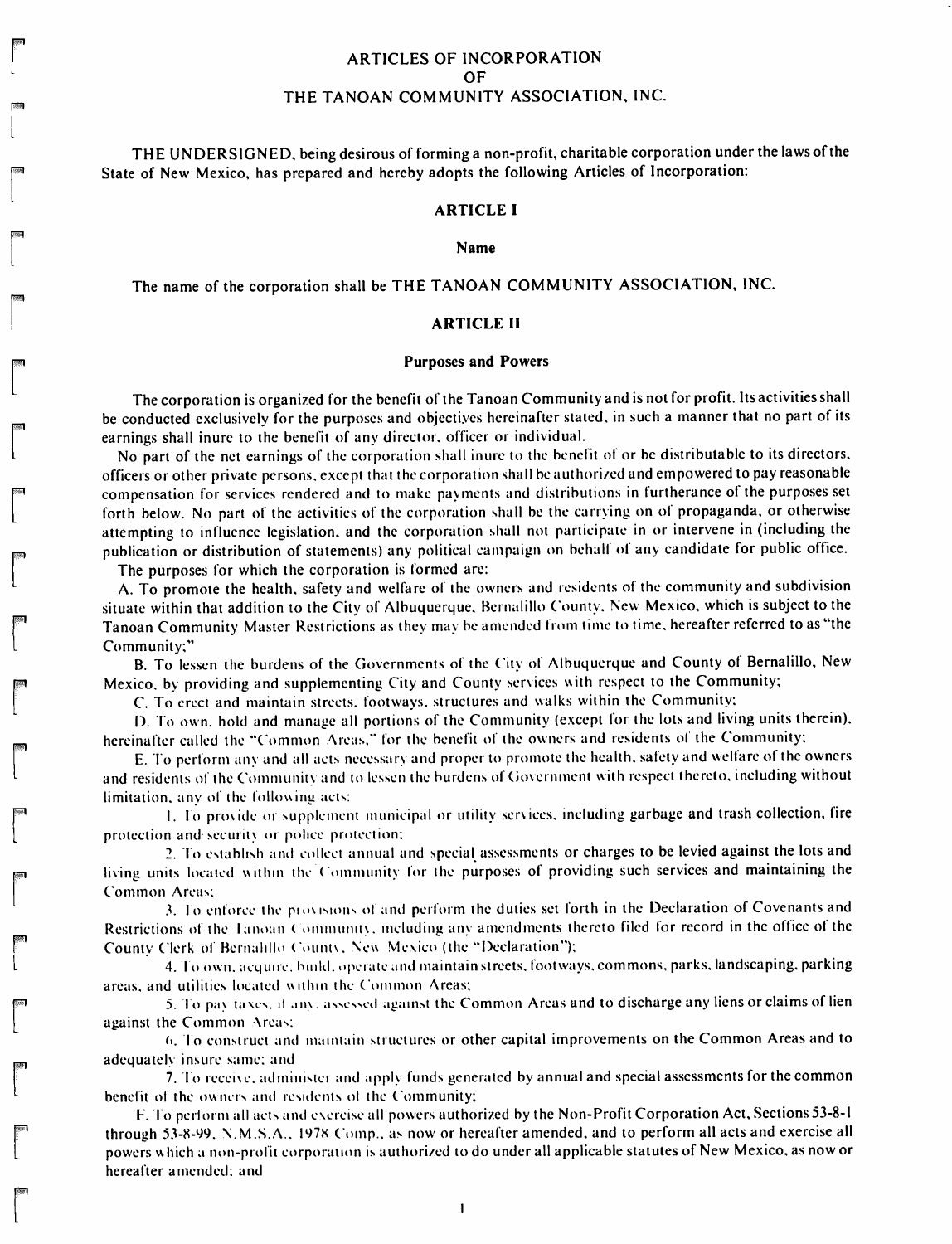G. To exercise all powers which the corporation is authorized to exercise pursuant to these Articles of Incorporation primarily for the purposes of acquisition, construction, management, maintenance and care of Common Areas consistent with the provisions of Section 528 of the Internal Revenue Code of 1954, as now or hereafter amended.

The corporation shall neither have nor exercise any power, nor shall it directly or indirectly engage in any activity which would result in its net earnings inuring to the benefit of any private person.

## *ARTICLE III*

## *Duration*

The existence of the corporation shall be perpetual.

## *ARTICLE IV*

#### *Registered Office and Agent* **m**

The address of the initial registered office of the corporation is 6400 Uptown Blvd., N.E., Suite 200 West, Albuquerque, New Mexico 87110, and the name of its initial registered agent at such address is Bill Chappell, Jr.

## *ARTICLE V*

#### **Board** of Directors

The management of the affairs of the corporation shall be vested in a Board of Directors consisting of not less than three (3) persons each to be elected for one (1) year terms at each Annual Meeting of the Members of the corporation. Directors may be non-members of the corporation. Until the First Annual Meeting of Members, the initial Board of Directors shall consist of the five (5) persons whose names and addresses appear below:

Albuquerque, NM 87110

John Myers **John Myers** The Smith Section 1.1 and 1.1 and 1.1 and 1.1 and 1.1 and 1.1 and 1.1 and 1.1 and 1.1 and 1.1 and 1.1 and 1.1 and 1.1 and 1.1 and 1.1 and 1.1 and 1.1 and 1.1 and 1.1 and 1.1 and 1.1 and 1.1 and 1.1 6400 Uptown Blvd. N.E.<br>Albuquerque, NM 87110 6400 Uptown Blvd. N.E.<br>Suite 200 West Albuquerque, New Mexico 87110 f^

6400 Uptown Blvd. N.E. 6400 Uptown Blvd. N.E. Albuquerque, NM 87110

Charles Haegelin **Sheila Sweenhart**<br>1. General Sheila Sweenhart<br>1. G400 Uptown Blvd. N.E.

Fred Ambrogio 6400 Uptown Blvd. N.E. Albuquerque, New Mexico 87110

## *ARTICLE VI «*

#### *Name and Address of Incorporator*

The name and address of the incorporator is as follows:

James Smith 6400 Uptown Blvd. N.E. ^ Albuquerque, NM 87110

#### *ARTICLE VII -*

#### *Membership and Voting Rights*

A. Classes of Membership. The corporation shall have two (2) classes of membership, Class I and Class II. 1. Class I. Every person or entity, except the developer of the Tanoan Community, who is the record owner of a fee simple or undivided fee interest in any lot, dwelling unit or project unit subject to the Declaration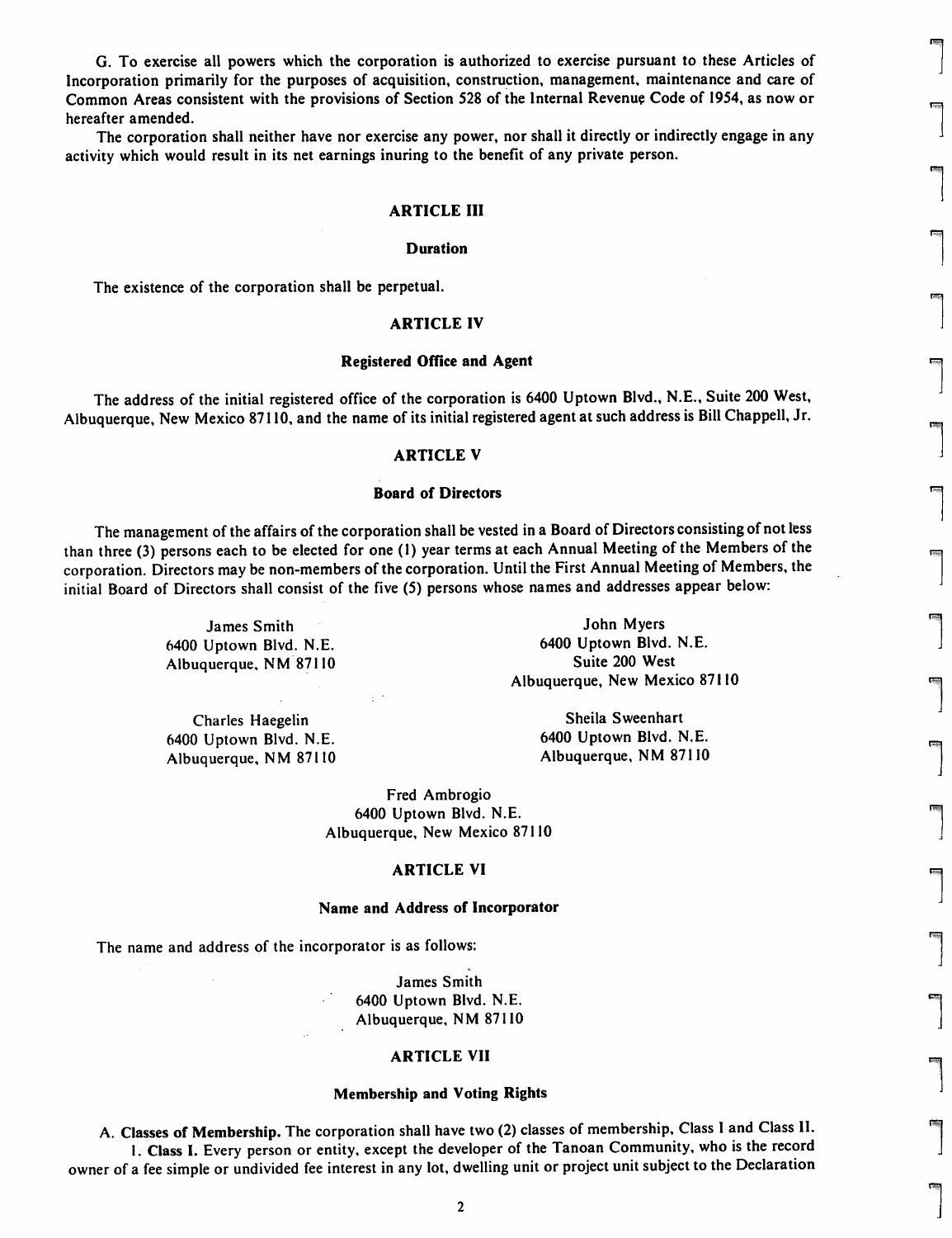filed for record with respect to the community, provided that any person or entity holding such interest as security for the payment of a debt or performance of an obligation shall not be a member. Membership shall be appurtenant to and may not be separated from ownership of any lot, dwelling unit or project unit which is subject to the Declaration.

2. Class II. The developer of the Tanoan Community, the Affiliated Mortgage & Development Co., or its successors in interest as developer of the subdivision shall be the only Class II members. The Class II membership shall terminate upon the sale of the last lot owned by it which has been or is subject to annexation into the Tanoan Community.

## *B. Voting Rights.*

*Vm\*

*si*

*!p!*

*PI*

*BS|*

*PI I*

*r*

*1. Class I.* Class 1 members shall be entitled to votes as follows:

a. Ownership of a lot zoned or designated for a single family through fourplex dwelling or commercial use, whether unimproved or improved - one (I) vote.

b. Ownership of a single lot actually occupied by a duplex, triplex or fourplex - one (1) vote for each separate dwelling unit.

c. Ownership of a lot zoned or designated as a project, but not yet improved, or resubdivided as a project (whether such resubdivisions or divisions are accompanied by a subdivision map or by a recorded declaration) - one (I) vote.

d. Ownership of a resident project unit whether or not improved, but subdivided either by a map or by a recorded declaration - one (1) vote.

2. Class II. The Class <sup>11</sup> member shall be entitled to one (1) vote for each lot or unit owned by the Class 11 member prior to the initial conveyance of such lot or unit by the Class II member.

C. Suspension of Membership and Voting Rights. The rights of membership, including the right to vote, the right to participate in corporate affairs and the right to use the Common Areas, are subject to suspension by the Board for: (1) Failure or refusal to pay any assessment levied by the corporation for a period of thirty (30) days after the due date of such assessment; or (2) an infraction of, default in or breach of any provision of the Declaration, the Articles, the By-Laws or the Rules and Regulations of the corporation.

IN WITNESS WHEREOF, the undersigned incorporation of this corporation has made and signed these<br>cles of Incorporation this  $2^{24}$ th dav of September (19.79 m) Articles of Incorporation this  $\frac{24th}{\pi}$  day of September

Lamuell Smit